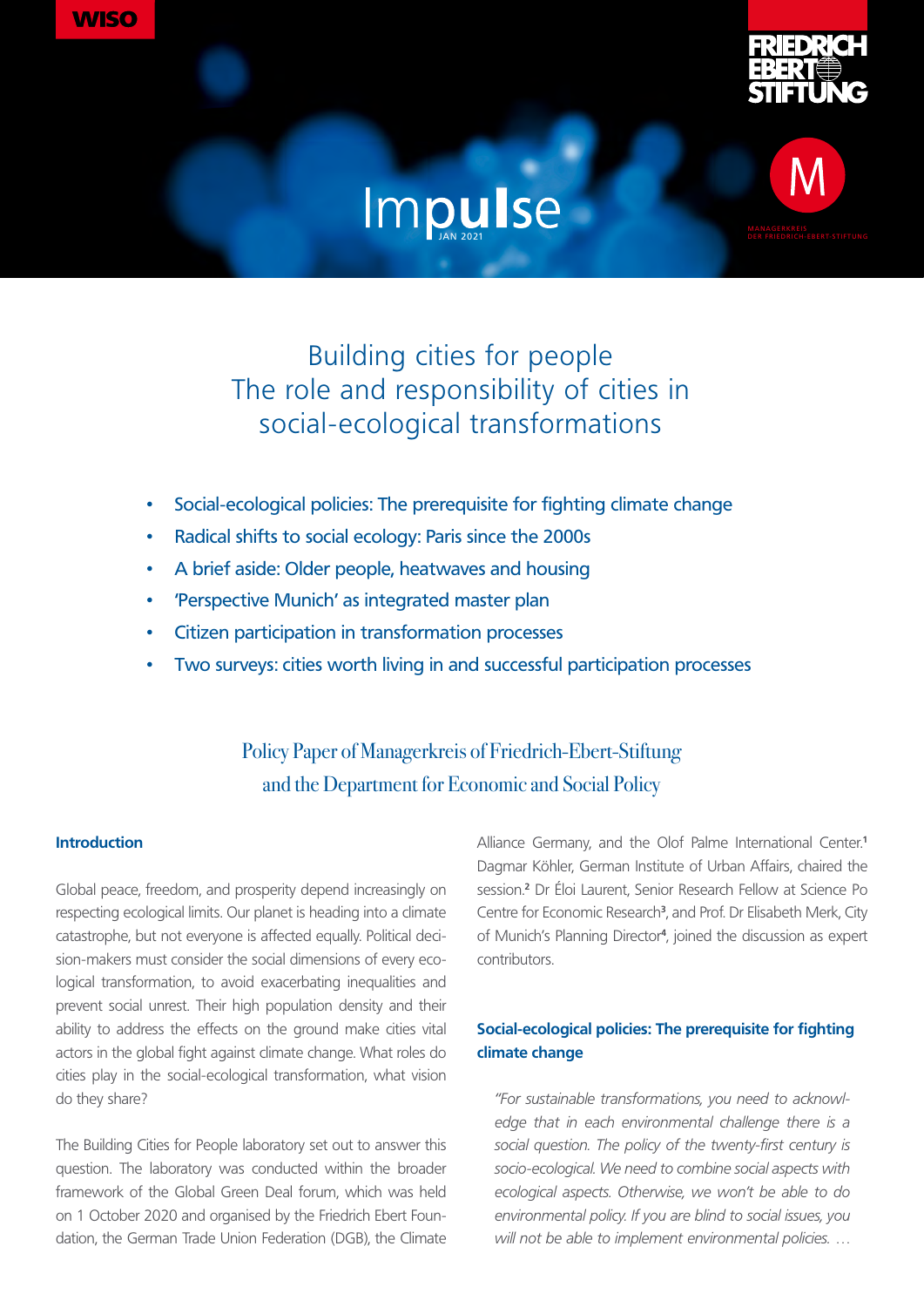*We need a better understanding of sustainability and climate justice if we want to move forward with the sustainable transition. Justice and equality are the solutions to the ecological crisis."*  Dr Éloi Laurent

Considering the city from different angles enables us to understand how vulnerable groups are affected by architectural and regulatory frameworks. From a geographical perspective, a city is a dense and interconnected space where people live together and share infrastructures. The topic of mobility highlights inequalities: How affordable is public transportation, how well is the periphery connected to the centre? A city is a place of efficient economic agglomeration – which may be inefficient from a social or ecological point of view. The sociological perspective defines the city as a place of social cooperation. To what extent does it provide areas for social interaction between groups, such as parks?

Lastly, a city can be considered in terms of sustainability, as a vulnerable place that is subject to shocks as well as a space that impacts its environment, both on a local and global scale. For instance, air and noise pollution tend to be worst in areas where incomes are lower. The perspectives outlined above show that policies always have social effects. The question is not whether policies influence inequality, but whether they increase or decrease it.

The Yellow Vests protests – triggered by rising energy prices – were the first socio-ecological revolts in French history. In France, millions of people use fossil fuels to satisfy basic necessities, such as heating their homes or for their daily commute. To disincentivise the use of fossil fuels, the national government increased the federal carbon tax from €44/tonne to €55/tonne without any form of compensation based on income or location.

While the demands of the Yellow Vests movement have evolved over time, it essentially – and correctly – insisted that a carbon tax without social compensation would increase social inequalities. Notably, a socially progressive carbon tax would have been possible. A proposal intended to reduce social inequalities by using the carbon tax for social redistribution measures was considered in 2009, but ultimately rejected by the French Constitutional Council.

#### **Radical shifts to social ecology: Paris since the 2000s**

Social-ecological policy is gaining momentum at the municipal level in France. Candidates running on social-ecological platforms have scored significant victories in Bordeaux, Grenoble, Marseille, Paris and Strasbourg. Paris in particular has become a flagship of the possibilities of social-ecological transition. This is especially remarkable because the city had no government of its own until the late 1970s and environmental issues were sidestepped until the twenty-first century. In the 2000s Paris made a radical ecological turn, concentrating in particular on air pollution.

Anne Hidalgo, mayor of Paris since 2014 and reelected in 2020, implemented ambitious plans to improve the city's air quality, increasing the proportion of days with high air quality from 45 percent to 75 percent. Now she is pursuing a massive cycling infrastructure project, *Plan Vélo*. Implementation is proceeding unexpectedly quickly after the city effected short-term measures to encourage cycling during the Covid-19 pandemic to prevent the spread of the virus. Combined with a public transport strike, this significantly accelerated the shift to a climate-friendlier city. The 60 percent increase in bicycle purchases in Paris is an indicator of the project's strong public support.

Hidalgo aims to safeguard social equity during the city's sustainable transformation. Various forms of financial assistance are available for switching from diesel to an electric car or buying an electric bike. Three years ago, Paris adopted its first-ever environmental health plan, which includes definitions of environmental justice and inequality. Hidalgo's *Plan Vélo* and other measures positively impact air quality, mobility, environmental health and environmental justice in the city.

#### **A brief aside: Older people, heatwaves and housing**

The social isolation of older people is a significant problem faced by all European cities, and exacerbated by their disproportionate vulnerability to ecological shocks. The people worst affected by heatwaves (and most likely to die) are socially isolated older individuals. Seventy thousand people died in Europe during the August 2003 heatwave. The death toll in France was fifteen thousand, 90 percent of whom were aged 65 or older. Both France and Germany broke historical temperature records in 2019, and the French meteorological institute predicts that heatwaves will increase in frequency and intensity. The question facing cities is how to protect older people. French municipalities are required to set up systems to contact and warn older people when a certain heat threshold is crossed, but research shows they are not yet functioning optimally. The main prob-

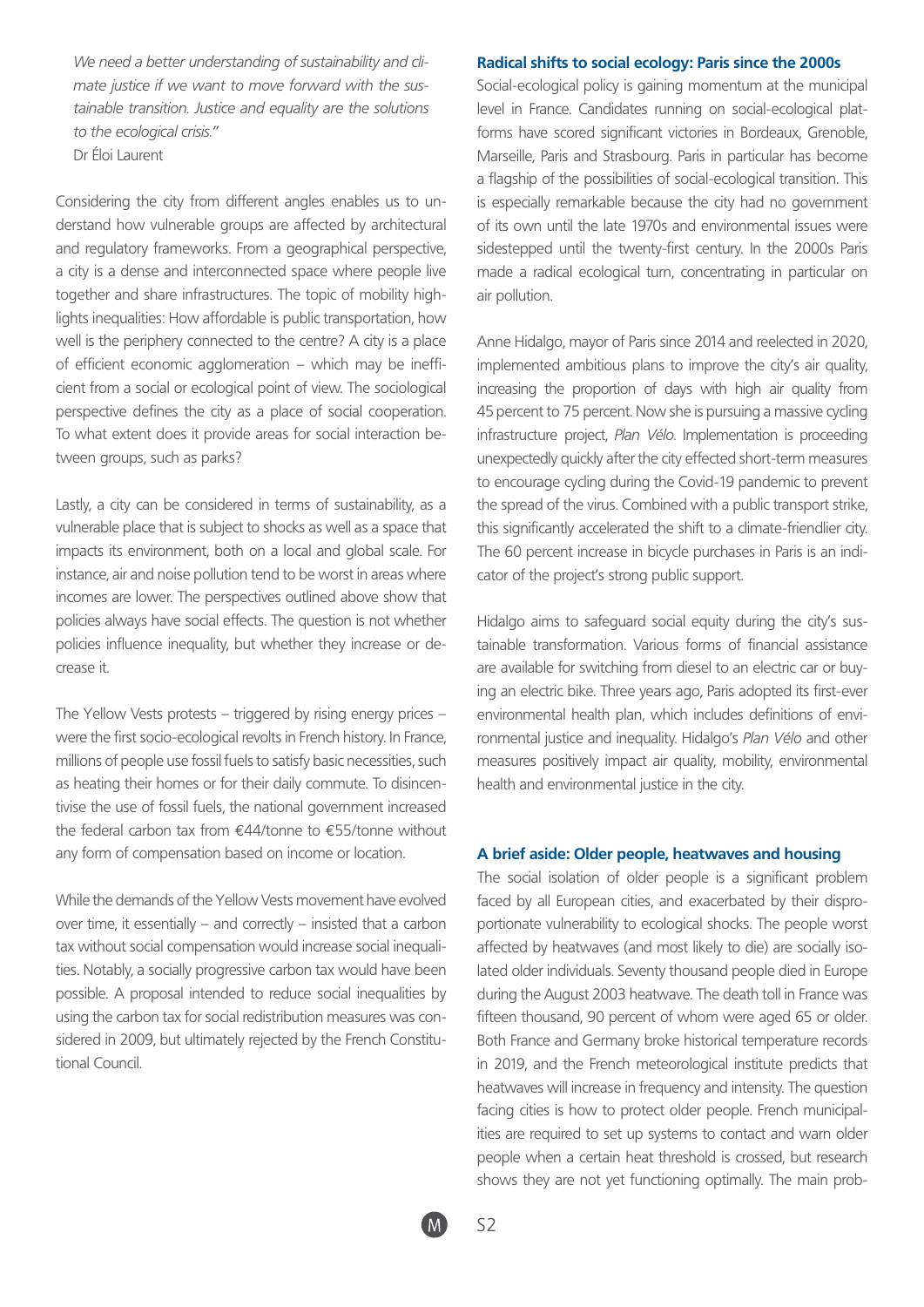lems are a lack of registrations, and failure to contact those registered when a heatwave occurs.

#### **"Perspective Munich" as integrated master plan**

*"We need a movement for social justice. Like water, land must be a common good that cannot be given to the free market."*  Prof. Dr. Elisabeth Merk

Munich has instituted measures to promote long-term social integration of older people and prevent isolation. It was one of the first cities in Germany to establish a social land policy (1990) and affordable housing policies. Since 2019 the city of Munich has been governed by a coalition of social democrats and greens. The 'Perspektive München' is an integrated master plan designed to create synergies between land resources, economic development, mobility and environmental issues, social justice, local quality of life, and climate change. For example, the city government is currently working on a new policy that requires 50 percent of the land to be publicly owned to ensure that all social groups, including older people, have access to housing across Munich. The city also contracts building companies to provide affordable housing and runs programmes that assist older people in need of daily care or support to remain in their home or neighbourhood.

Though German federalism has many advantages, it can also hinder social-ecological transitions. For example, climate issues involving transport and commuting between states can only be resolved can only be resolved jointly by the states and the national level. Another problem, which requires government intervention, is the increasing gentrification in Germany's largest cities. Ecological policies such as traffic-calming are set out to benefit the most vulnerable, but making a neighbourhood quieter increases its property values and accelerates gentrification processes.

Munich's social land policy (Sozialgerechte Bodennutzung, Sobon) has been counteracting gentrification since the 1990s. For instance, every area currently under (re)development must dedicate 30 to 40 percent of the space for affordable housing. As former Munich mayor Dr. Hans-Jochen Vogel pointed out fifty years ago, and reiterated in 2019, the ongoing challenges of gentrification require the federal government to provide substantially more support to the states.

#### **Citizen participation in transformation processes**

Gathering opinions and preferences from city residents is vital as interests vary according to the different contexts residents are living in. The significant differences become apparent if we compare Munich's population with the participants in the 'Building Cities for People' laboratory. During the event the participants were asked in a short poll what made their city worth living in. While none of the participants said that having sufficient parking spaces was important (see Annex), this is in fact a highly contentious political and public issue in in Munich's city council and the city's districts. Politicians who propose reducing the number of parking spaces risk a serious backlash.

Elections are general in nature and cannot assess public preferences concerning urban development as specifically as surveys can. Cities sometimes initiate in-depth studies asking what citizens want from their city (Geneva being one example), but most city governmens do not conduct regular surveys. The mayor of Paris currently outsources surveys to consultancies operating with sample sizes of not more than one thousand and focussing on single issues such as waste or water management. Dr. Laurent pointed out that such issue-specific surveys can be politically motivated, aiming to advance or hinder particular developments.

Some of the largest urban wellbeing surveys – including the Mercer Quality of Living Index and the Economist Intelligence Unit's Quality of Life Index– are based on a methodology which does not consider the interests of the city's residents, e.g. the attractiveness of the city is measured by its appeal to investors and tourists. Laurent underlined that cities need to conduct surveys based on the concerns of their residents in order to understand urban priorities and tap policymaking synergies. Advancing digitalisation makes large, frequent public surveys feasible.

## **Two surveys: cities worth living in and successful participation processes**

How can we ensure that citizens' interests and concerns are represented in city-planning processes? The second poll in the Building Cities for People laboratory asked: "Which factors for successful participation and planning processes should be given more attention?" Three of the four top responses related to the common good, transparency, and targeted participation. On the top of the list is **defining the common good** and use it as a mission statement. The political will of those responsible seems to be central. Furthermore, the participants opted for **transparent participation processes with external** 

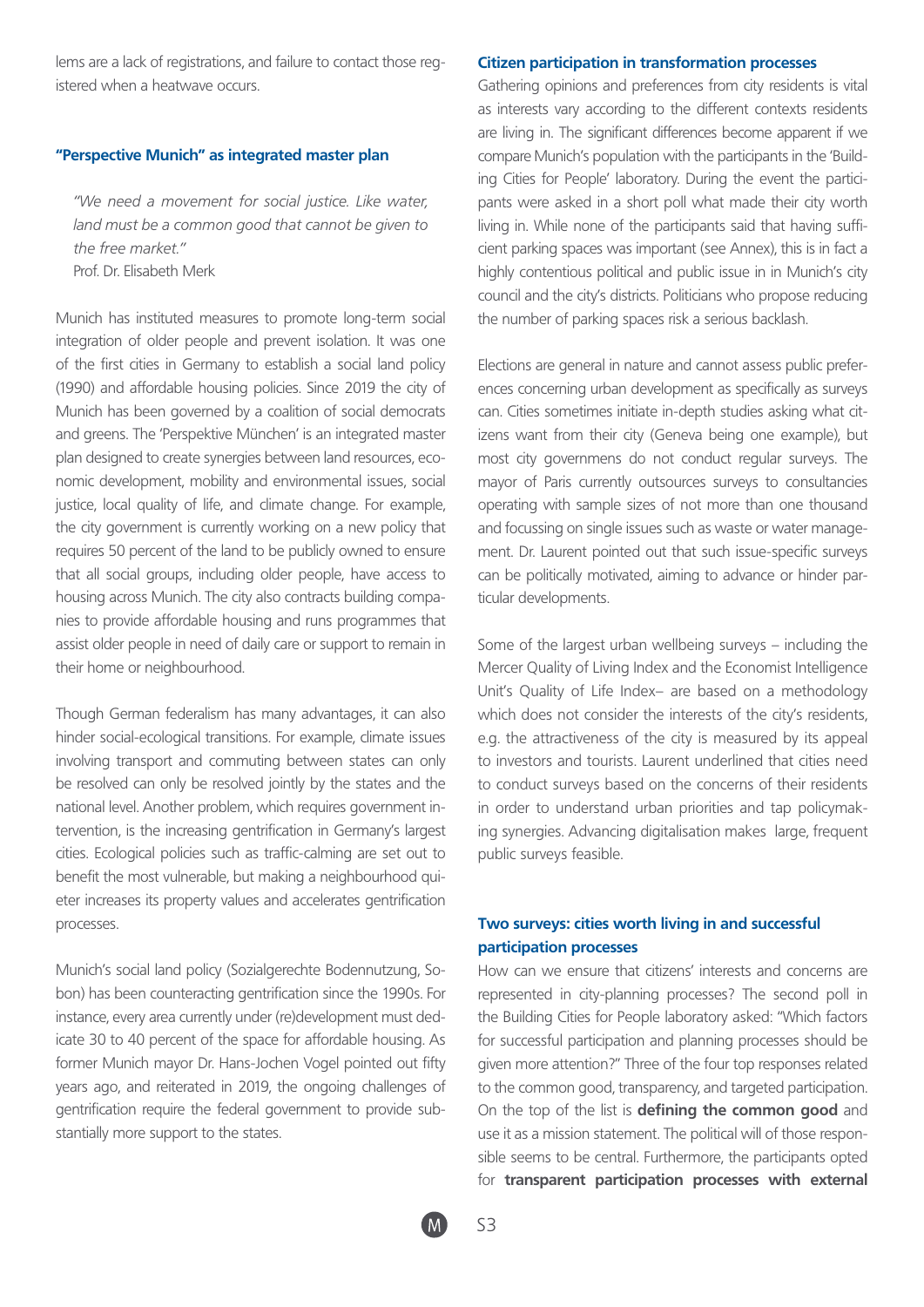#### **process management** as well as **early targeted participation**.

The City of Munich recognises that public participation in sustainable transformation processes is vital for the neighbourhoods and for democracy itself. Prof. Dr. Merck noted that citizen surveys are conducted regularly in the various city districts. Neighbourhood walks are also organised, where local officials show residents potential areas of improvement and listen to their concerns.

When asked "What makes a city worth living in?" most of the participants named **nearby shops, medical care and schools.** Next on the list are **attractive public spaces and parks**. Aesthetics, architecture, design, and high-quality materials matter. Architects must be involved in decision-making processes to support the construction of attractive, liveable cities. Studies from various Munich districts show that their citizens prefer structures from the 1970s because of the many green spaces, social infrastructure and well-organised transport.

In Munich, there are strong synergies between mobility concepts such as the extension of pedestrian zones, new bicycle lanes and green infrastructure. Munich's redevelopment areas in the city centre and its housing projects focus on green energy, energy justice, mobility changes, and the quality of public space. One very good example is the ecological Prinz-Eugen-Kaserne development with 600 apartments. It was built by the municipal government using timber as the main construction material and employs renewable energy in the buildings. The project is a cooperative, promoting an interactive, socially integrated neighbourhood with a social management component.

The Building Cities for People laboratory was organised by Marei John-Ohnesorg, executive director of the Managerkreis, Mareike Le Pelley, Divsion for Economic and Social Policy (both Friedrich-Ebert-Stiftung).

<sup>2</sup> Dagmar Köhler is head of the Local Mobility team and the Bicycle Academy in the Research Field Mobility at the German Institute of Urban Affairs (difu). She is an expert in European transport policy and international networking of cities and regions.

<sup>3</sup> Dr. Éloi Laurent's current work concentrates on the relationship between sustainability and wellbeing, focusing on the sustainability-justice nexus. He is a senior research fellow at OFCE (Sciences Po Centre for Economic Research, Paris), a professor at the School of Management and Innovation at Sciences Po and at Ponts ParisTech and a visiting professor at Stanford University (Paris and Stanford).

<sup>4</sup> Prof. Dr. Elisabeth Merk has served as the City of Munich's Planning Director since 2007, has been the President of the German Academy for Urban Construction and Regional Planning (DASL) since 2015, and in 2020 received an honorary professorship at the Technical University of Munich (TUM).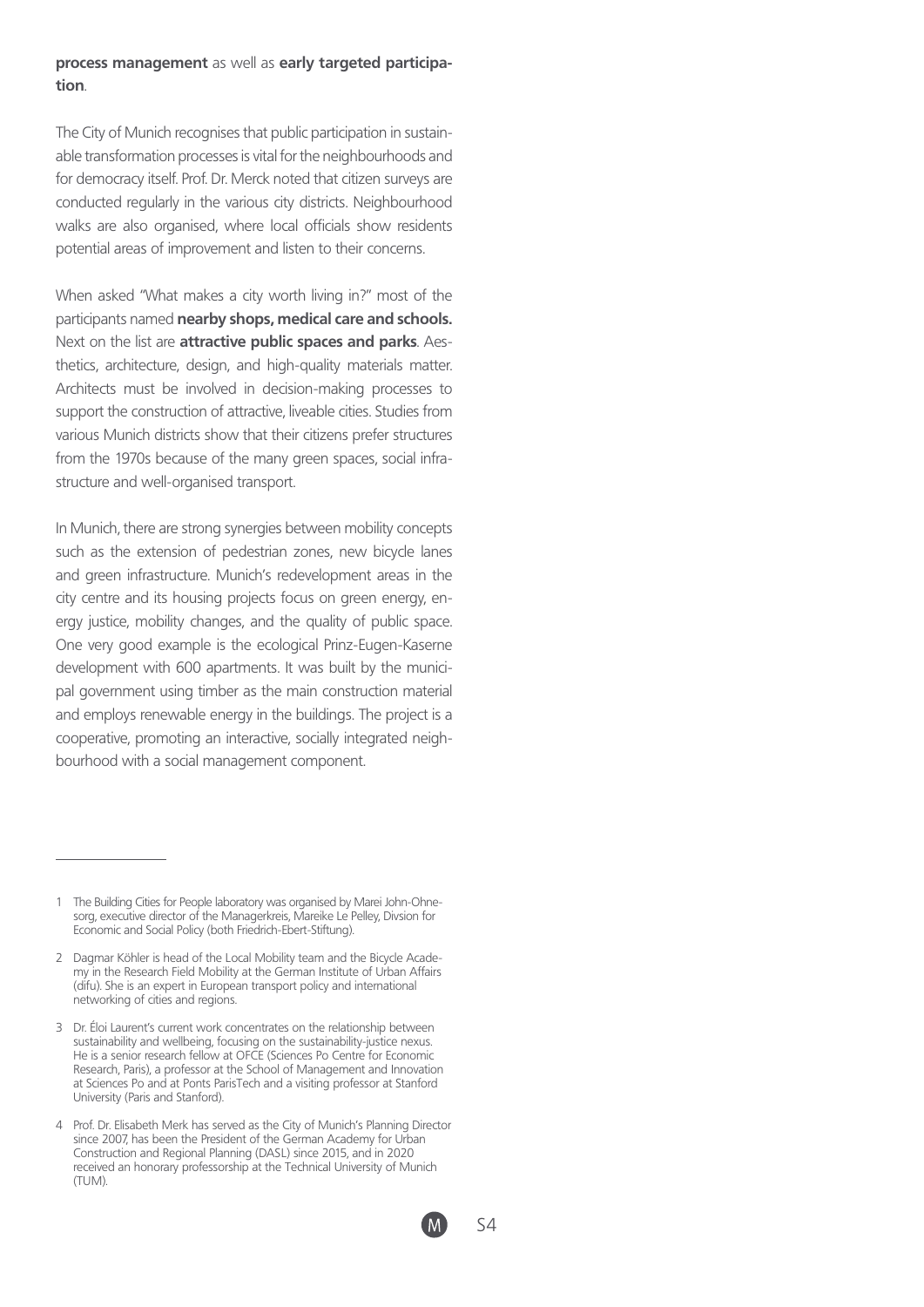#### **Annex**

Survey questions

| Question 1: What makes my city worth living in? |              |
|-------------------------------------------------|--------------|
| shops, medical care, schools nearby             | 90% (19/21)  |
| attractive public spaces and parks              | 81 % (17/21) |
| affordable housing                              | 67% (14/21)  |
| bicycle- and pedestrian-friendly                | 52% (11/21)  |
| low air and noise pollution                     | 43% (9/21)   |
| community rooms and sports facilities           | 33% (7/21)   |
| enough parking spaces                           | $0\%$ (0/21) |

| Question 2: Which factors for successful participation and planning processes should get more attention? |             |
|----------------------------------------------------------------------------------------------------------|-------------|
| common good defined and used as a mission statement                                                      | 73% (16/22) |
| political will of those responsible                                                                      | 68% (15/22) |
| early targeted participation                                                                             | 64% (14/22) |
| transparent process with external process management                                                     | 64% (14/22) |
| Motivated and competent administration                                                                   | 50% (11/22) |
| Clarification and balance of interests                                                                   | 50% (11/22) |
| digital participation platforms                                                                          | 23% (5/22)  |

Source: Survey 2 in the laboratory.

# **Further literature in German**

Kommunen und sozial-ökologische Wende, Dr. Éloi Laurent, Wirtschaftswissenschaftler, Institut d'Études Politique de Paris und University of Stanford), https://www.fes.de

Mobilitätsdienstleistungen gestalten. Beschäftigung, Verteilungsgerechtigkeit, Zugangschancen sichern, WISO Diskurs, https://www.fes.de

Sozialdemokratische Verkehrspolitik - Gestalten, Entscheiden, Umsetzen, WISO Direkt, https://www.fes.de

Städte für Menschen bauen - Best Practice Beispiele aus Deutschland und Europa, Impulspapier Managerkreis und WISO, https://www.fes.de

Das Klima Handbuch für Kommunen. Den solidarisch ökologischen Wandel erfolgreich gestalten, BayernForum, https://www.fes.de